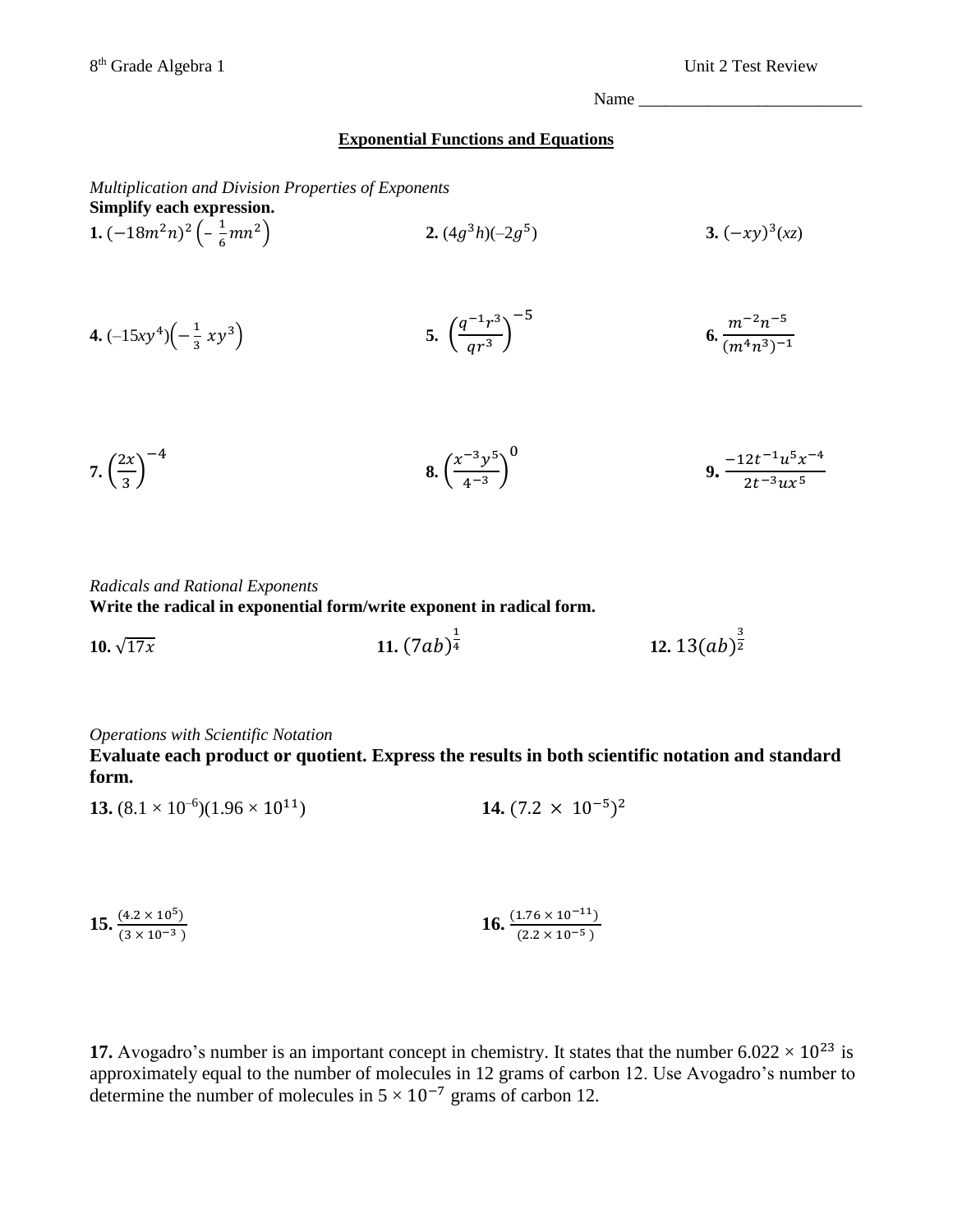## *Exponential Functions*

**Graph each function, find the y-intercept and state the domain and range using inequalities.** 



|  | 19. $y = 3(2^x)$ |  |  |  |
|--|------------------|--|--|--|
|  |                  |  |  |  |
|  |                  |  |  |  |
|  |                  |  |  |  |
|  |                  |  |  |  |
|  |                  |  |  |  |
|  |                  |  |  |  |
|  |                  |  |  |  |
|  |                  |  |  |  |

 $\mathbf{O}$ 

#### **Growth and Decay**

**20**. The Greens bought a condominium for \$110,000 in 2010. If its value appreciates at an average rate of 6% per year, what will the value be in 2015? 34,400 km<sup>2</sup>,

| 21. During the 1990s, the forested area of Guatemala          |
|---------------------------------------------------------------|
| decreased at an average rate of 1.7%.                         |
| <b>a.</b> If the forested area in Guatemala in 1990 was about |

 $\overline{x}$ 

write an equation for the forested area for *t* years after 1990.

**b.** If this trend continues, predict the forested area in 2015.

## **Polynomial Expressions and Functions**

| <i><b>Operations with Polynomials</b></i> |                                                |                 |
|-------------------------------------------|------------------------------------------------|-----------------|
| Add, subtract or multiply.                |                                                |                 |
| 22. $(x^3 - x + 1) - (3x - 1)$            | <b>23.</b> $3a(a^2 - 3a + 4) - 4(3a^3 - 2a^2)$ | 24. $(2a-3b)^2$ |
|                                           |                                                |                 |

**25.** 
$$
(2x+11)(3x-7)
$$
   
**26.**  $(3q+2)(9q^2-12q+4)$    
**27.**  $\left(\frac{1}{4}x+2\right)\left(\frac{1}{4}x-2\right)$ 

## *Factoring*

Factor each polynomial. If the polynomial cannot be factored using integers, write prime. **28.**  $15g^3h^2 - 35g^2h + 40g$  **29.** 75*b*  $c^2c^3 + 60bc^6 - 35b^2c$ 4 **30.**  $t^2 - 16t + 48$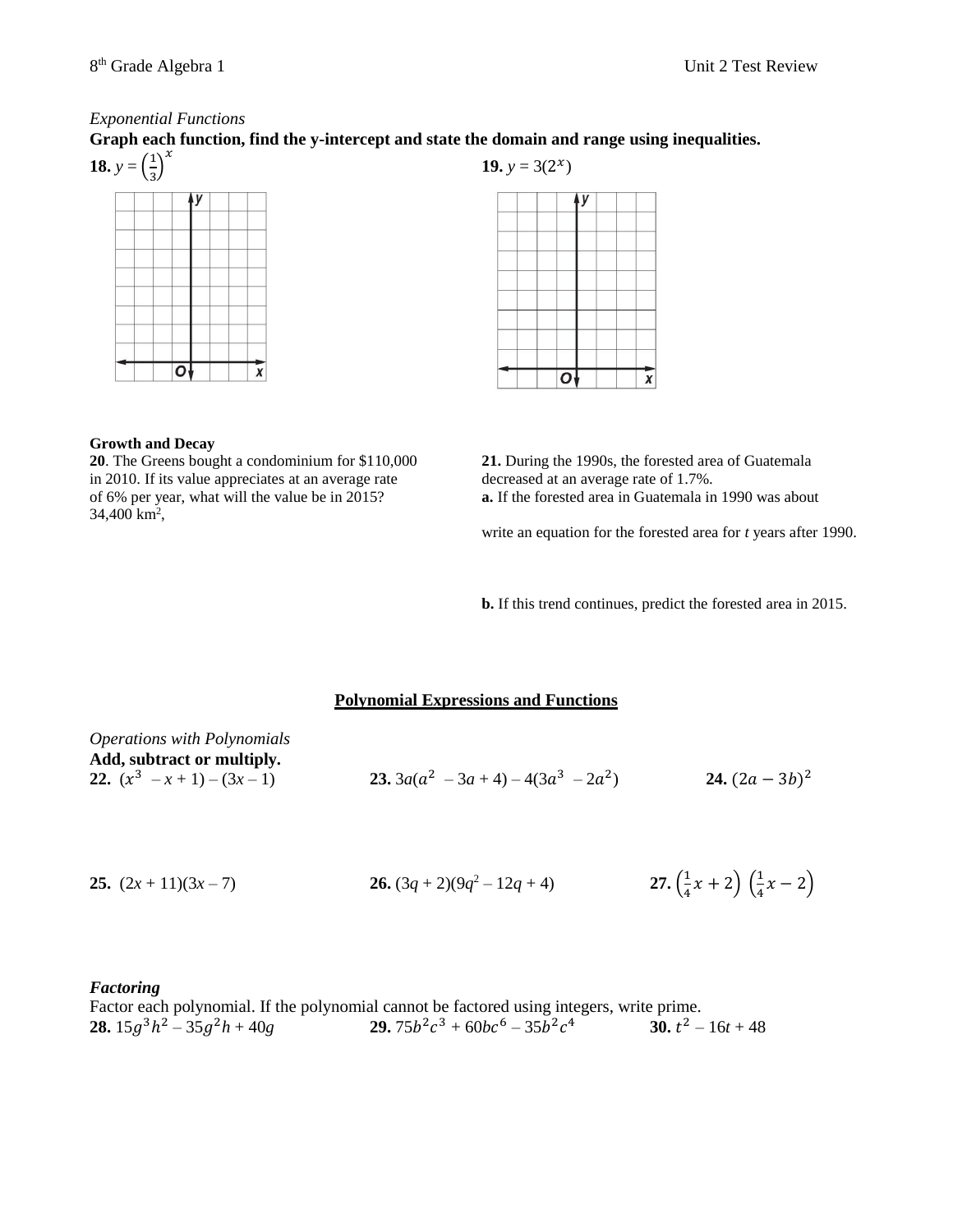**31.** 
$$
2xy - x + 4y - 2
$$
   
**32.**  $6x^2 + x + 2$    
**33.**  $49x^2 - 64y^2$ 

**34.** 
$$
x^3 + 3x^2 - 4x - 12
$$
   
**35.**  $a^2 + 14a + 49$    
**36.**  $8m^3 - 24m^2 + 18m$ 

# **Quadratic Functions**

| Solve each equation by factoring. |                         |                                    |
|-----------------------------------|-------------------------|------------------------------------|
| 37. $4x^2 - 3x = 0$               | <b>38.</b> $16x^2 = 81$ | <b>39.</b> $6d^2 + 21d = 10d + 35$ |

| <b>Graphing Quadratics</b><br>Find the following for each: | 40. $y = -2x^2 + 8x - 5$ | 41. $y = 4x^2 - 4x + 1$ |
|------------------------------------------------------------|--------------------------|-------------------------|
| <b>Vertex</b>                                              |                          |                         |
| <b>Equation of the axis of symmetry</b>                    |                          |                         |
| y-intercept of the graph                                   |                          |                         |
| Max or Min?                                                |                          |                         |
| <b>Coordinate of max/min</b>                               |                          |                         |
| <b>Domain</b>                                              |                          |                         |
| Range                                                      |                          |                         |

**42. BASEBALL** The equation  $h = -0.005x^2 + x + 3$  describes the path of a baseball hit into the outfield, where *h* is the height and *x* is the horizontal distance the ball travels. **a.** What is the equation of the axis of symmetry?

**b.** What is the maximum height reached by the baseball?

**c.** An outfielder catches the ball three feet above the ground. How far has the ball traveled horizontally when the outfielder catches it?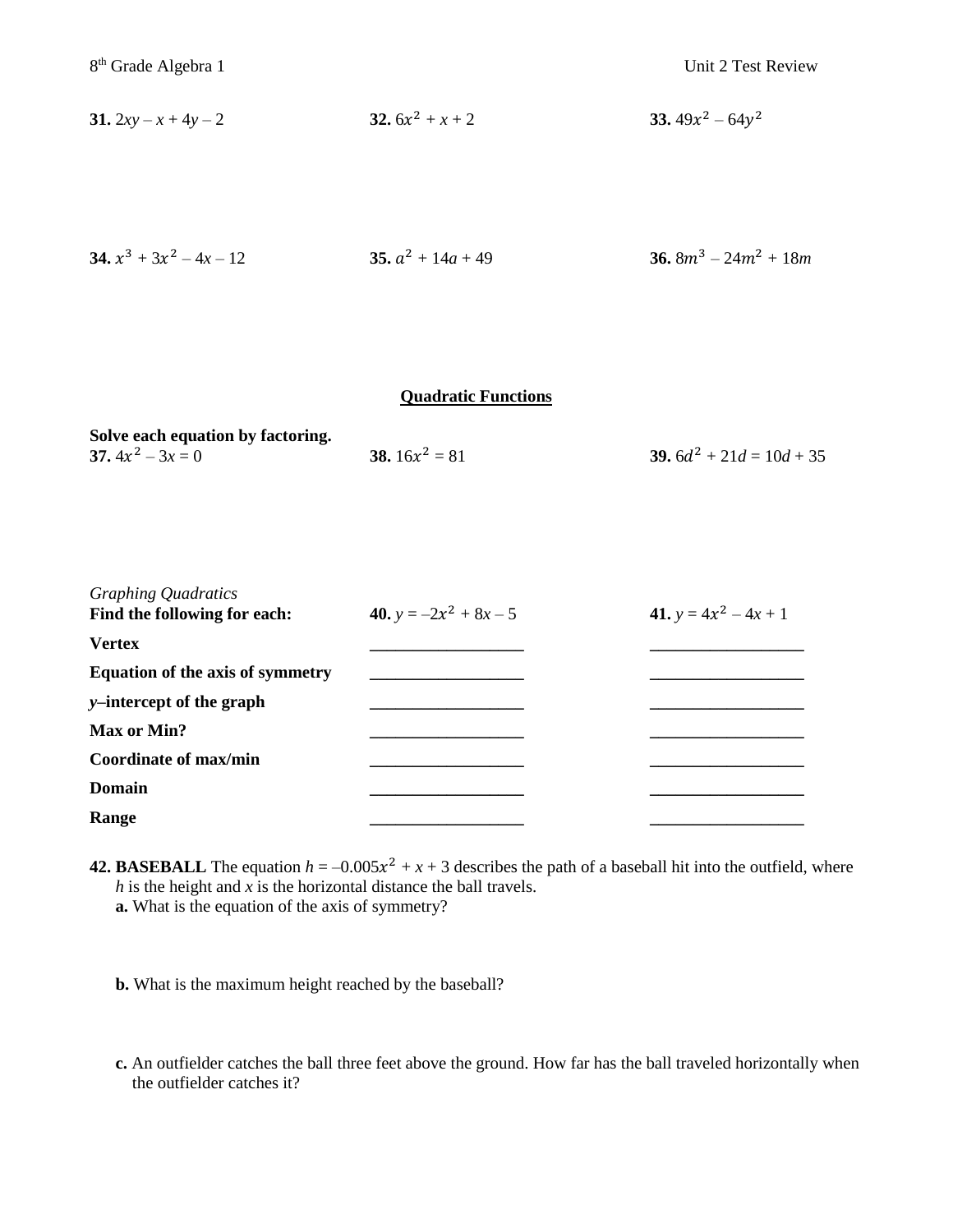*Solving by Graphing*

**Solve each quadratic by graphing in your calculator. If integral roots cannot be found, round to the nearest tenth.** 

**43.** 
$$
2m^2 + 5 = 10m
$$
   
**44.**  $2v^2 + 8v = -7$ 

*Transformations of Quadratics* **Describe how each graph compares to the parent graph**  $f(x) = x^2$ **45.**  $g(x) = 2x^2 + 2$  $x^2 + 2$  **46.**  $g(x) = -\frac{3}{4}$  $\frac{3}{4}x^2 - \frac{1}{2}$ 2 **47.**  $g(x) = -3(x + 4)^2$ 

*Quadratic Formula* Write the quadratic formula here:

**State the value of the discriminant for each equation. Then determine the number of real solutions. 48.**  $x^2 + 8x + 16 = 0$  **49.**  $x$ 49.  $x^2 + 3x + 12 = 0$ 

**Solve each equation by using the Quadratic Formula. Round to the nearest hundredth if necessary. 50.**  $3x^2 - 1 = -8x$  **51.**  $4x$  $51.4x^2 + 7x = 15$ 52.  $1.6x^2 + 2x + 2.5 = 0$ 

*Completing the Square*

**Solve each equation by completing the square. Round to the nearest hundredth if necessary.**

**53.**  $x^2 + 12x + 21 = 10$  **54.**  $x$ 54.  $x^2 - 2x = 5$ 55.  $x^2 - 14x + 30 = 6$